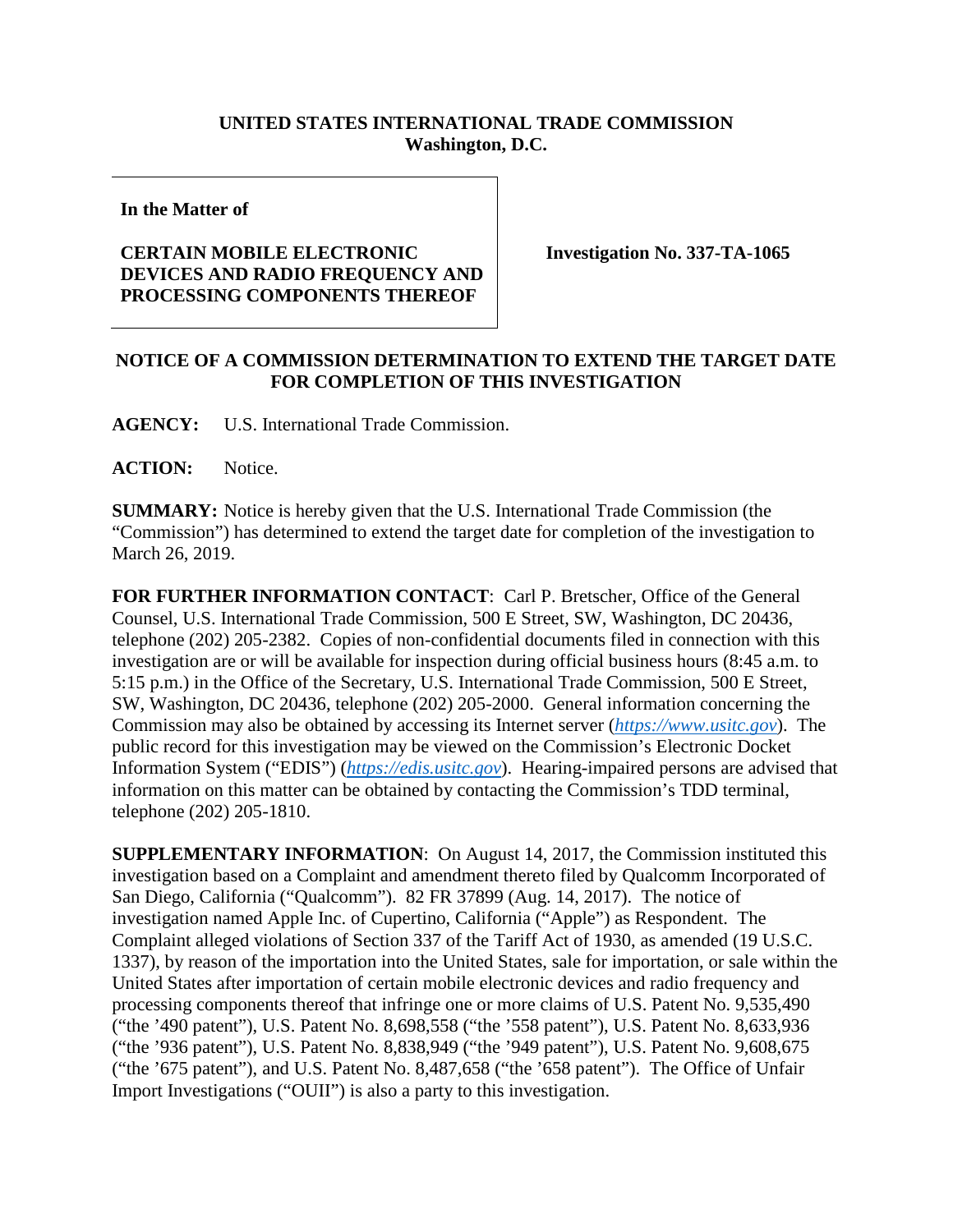The following claims were voluntarily terminated during the course of this investigation: all asserted claims of the '658 patent, '949 patent, and '675 patent; claims 1, 20-24, 26, 38, 67, and 68 of the '936 patent; claims 1, 6, and 8-20 of the '558 patent; and claims 1-6, 8, 10, and 16- 17 of the '490 patent. Comm'n Notice (July 17, 2018) (*aff'g* Order No. 43); Comm'n Notice (May 23, 2018) (*aff'g* Order No. 37); Comm'n Notice (Apr. 6, 2018) (*aff'g* Order No. 34); Comm'n Notice (Mar. 22, 2018) (*aff'g* Order No. 24); Comm'n Notice (Sept. 20, 2017) (*aff'g* Order No. 6). The only claims still at issue are claim 31 of the '490 patent, claim 7 of the '558 patent, and claims 19, 25, and 27 of the '936 patent.

The ALJ held an evidentiary hearing from June 19-27, 2018. On September 28, 2018, the ALJ issued his final initial determination ("ID") in this investigation. The ALJ found Apple was violating Section 337 by infringing the '490 patent, but he found no infringement of the '558 or '936 patents. ID at 197. The ALJ also found that Qualcomm satisfied the technical and economic prongs of the domestic industry requirement with respect to the '490 patent but not the '558 or '936 patents. *Id.* The ALJ found insufficient evidence that any asserted claim of any patent was invalid. *Id.* The ALJ recommended that no limited exclusion order or cease and desist order should issue in this investigation due to their prospective effects on competitive conditions in the United States, national security, and other public interest concerns. *Id.* at 199- 200. The ALJ recommended that the bond be set at zero-percent of entered value during the Presidential review period, if any. *Id.* at 201.

Apple and Qualcomm filed their respective petitions for review on October 15, 2018, and their responses on October 23, 2018. The Commission also received a number of public interest statements from third parties. On December 12, 2018, the Commission notified the parties that it had determined to review select portions of the final ID and instructed the parties and others to provide written submissions on the issues under the review, the public interest, and proposed remedy. Comm'n Notice, 83 FR 64875 (Dec. 18, 2018). Initial written submissions were due on January 3, 2019, and reply submissions on January 10, 2019. *Id.* at 64877. The Commission also determined to extend the target date for completion of this investigation to February 19, 2019. *Id*.

In view of the recent federal shutdown, the Commission has determined to extend the target date for completion of this investigation to March 26, 2019. Under this schedule, the parties' initial responses to the questions on review and remedy will be due on February 7, 2019. Their replies will be due on February 14, 2019.

The authority for the Commission's determination is contained in Section 337 of the Tariff Act of 1930, as amended (19 U.S.C. 1337), and in part 210 of the Commission's Rules of Practice and Procedure (19 CFR part 210).